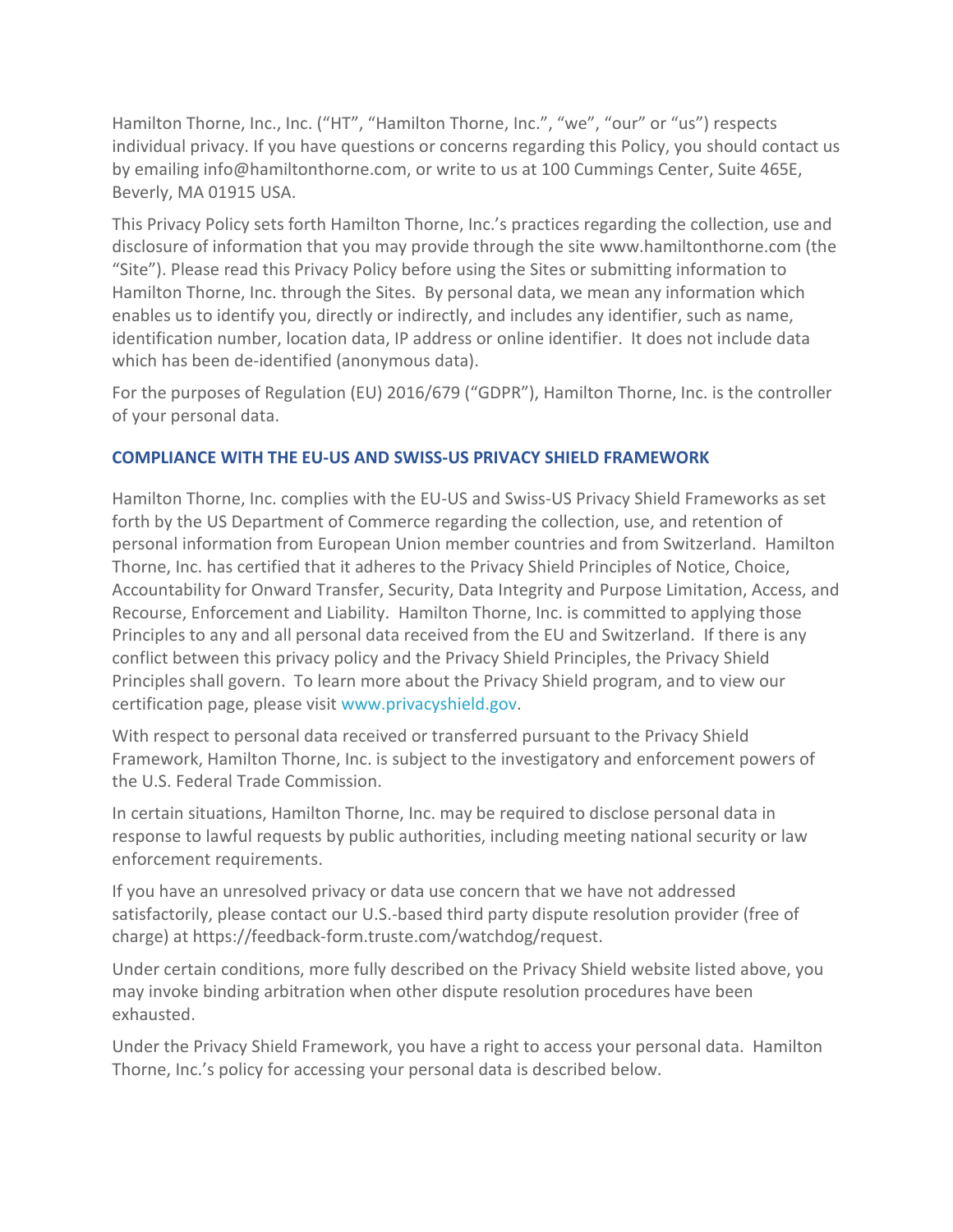#### VERIFICATION

Hamilton Thorne, Inc. has implemented internal mechanisms to verify ongoing adherence to this policy. Hamilton Thorne, Inc. periodically verifies that this policy remains accurate, comprehensive for its intended purpose, and is accessible in accordance with applicable law.

#### **DATA COLLECTION AND USE**

We will use your personal data in the following circumstances:

- where we need to, to perform the contract we are about to enter into or have entered into with you; or
- where it is necessary for our legitimate interests (or those of a third party) and your interests and fundamental rights do not override those interests; or
- where we need to comply with a legal or regulatory obligation.

We may collect, use, store and transfer different kinds of personal data, as follows:

- **Information you provide to us**. Hamilton Thorne, Inc. collects the following information (identity and contact data) when you voluntarily submit it to us: your name, home or business address, telephone number and/or email address. We collect this information when you sign up for our Hamilton Thorne, Inc. Blog, register for the Hamilton Thorne, Inc. Community Portal ("Community Portal"), or contact us using our "Contact Us" function. This information may be used by Hamilton Thorne, Inc. personnel to respond to or provide you with information that you have requested or additional information which Hamilton Thorne, Inc. believes may be of interest to you. Hamilton Thorne, Inc. may also use this information for performing marketing studies or internal business research or for other commercial purposes such as (where you have opted in to receive such information) to contact you about other products or services available from our affiliates or partners.
- If you send us personal correspondence, such as e-mails, we may keep a record of that correspondence. We also periodically ask users for feedback that we use to improve our service and products and add new features. If you respond to these requests, we may keep a record of your response. In each case, we will retain that correspondence and feedback in accordance with our current Records Retention Policy and Records Retention Schedule (please see "RETENTION" below for additional details).
- **Information we collect from automated technologies or interactions.** As you interact with our website, we may automatically collect technical data about your equipment, browsing actions and patterns. We collect this personal data by using cookies (see below for further details) and other similar technologies.
- **Information we collect from third parties.** We reserve the right to combine information from third parties to the information we collect about you or your device, for instance to research prospective clients. From time to time we may purchase marketing data from third parties and add it to our existing user database, to better target our advertising and to provide pertinent offers in which we think you would be interested.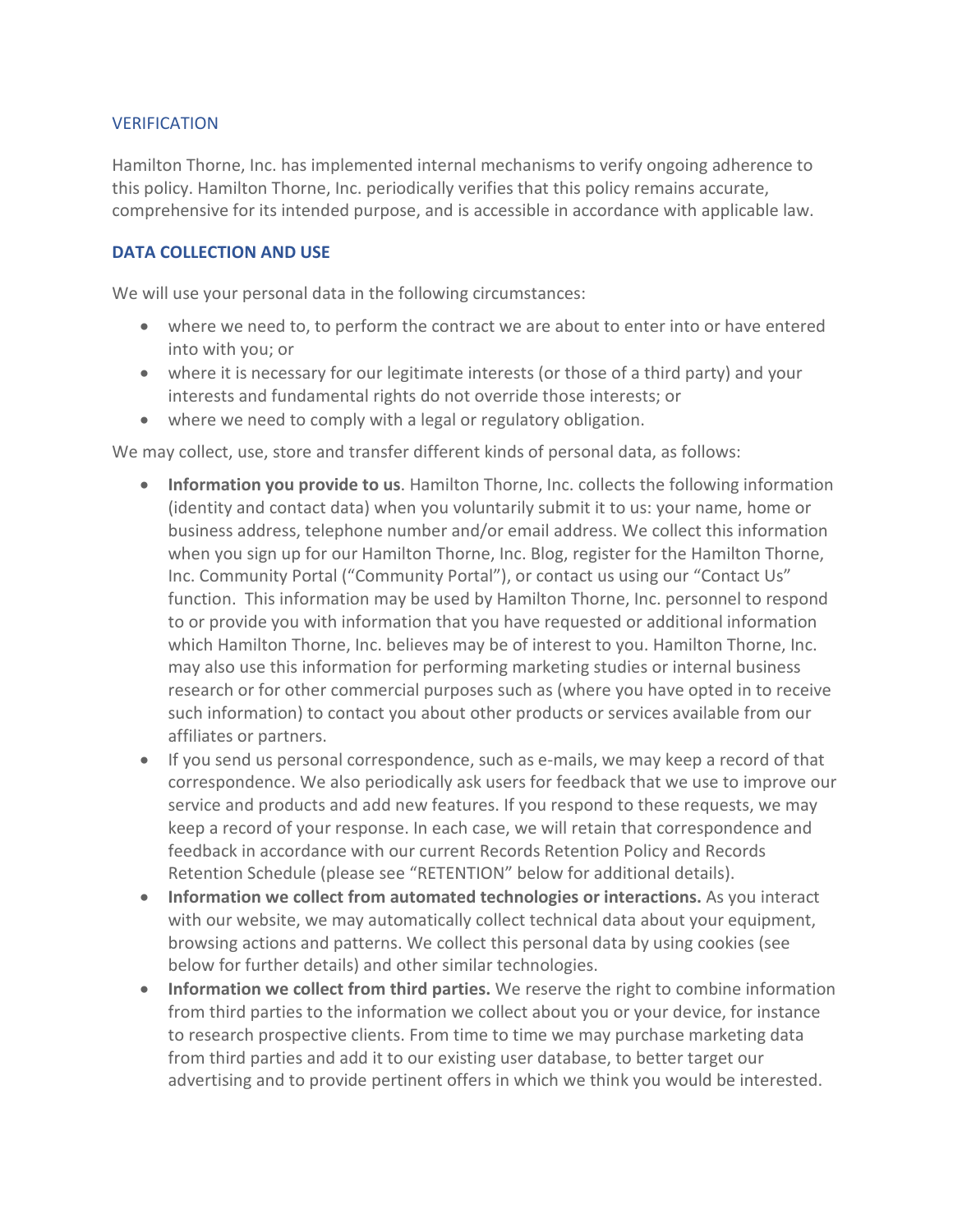To enrich our profiles of individual customers, we may tie this information to the personal data you have provided to us.

#### **COOKIES AND LOG FILES**

Our Sites use "cookies" and "log files" so that we can recognize revisits to our Sites and provide a more personalized experience. Cookies are sent to your browser from our Sites and stored on your computer or device. Hamilton Thorne, Inc. uses cookies to track certain information about your usage and devices, such as host domain, IP address, pages accessed, clickstreams, time spent on our Sites and general browser statistics. Hamilton Thorne, Inc. uses this information to, among other things, identify broad demographic trends that may be used to provide information tailored to your interests. We also monitor customer traffic patterns and Site usage to help us refine and improve the design and layout of our Sites and the overall user experience. We may link the information we store in cookies to personal information you submit while on our Sites.

More specifically, Hamilton Thorne, Inc. may use cookies to:

- Estimate the number of visitors to our Sites. Each browser that accesses Hamilton Thorne, Inc. is given a unique cookie, which is used to calculate how many people return to our Site and evaluate customer interests and behavior to target our marketing.
- Track our promotions, contests, and sales. When a Hamilton Thorne, Inc.-hosted promotion uses cookies, the information written to the cookie tracks progress through the promotion (for example, entries, submissions, and registrations).
- Measure the traffic to various areas of the Sites. We measure the areas of the network of Web sites you visit and your visiting patterns in the aggregate. This research helps us understand the ways in which our customers are alike and the ways in which they differ. We may use this information to personalize the content and design in our Sites.

We may use Google Analytics, a web analytics service provided by Google, Inc. ("Google") on our Sites. Google Analytics uses cookies, to help us analyze how users use the Sites. The information generated by the cookie about your use of the Site will be transmitted to and stored by Google on servers in the United States. Google uses this information to help us evaluate usage patterns on the Sites and providing other services to Hamilton Thorne, Inc. relating to Site activity and internet usage. You may delete or reject cookies by selecting the appropriate settings on your browser, however please note that if you do this you may not be able to use the full functionality of the Sites. By using the Sites, you consent to the processing of data about you by Google in the manner and for the purposes set out above.

**For users in the EEA.** You can visit www.aboutcookies.org or www.youronlinechoices.eu for comprehensive information on how to manage cookies.

# **SHARING YOUR INFORMATION**

We may share the information we collect about you in the following circumstances:

• With our parent company and our subsidiaries and affiliates;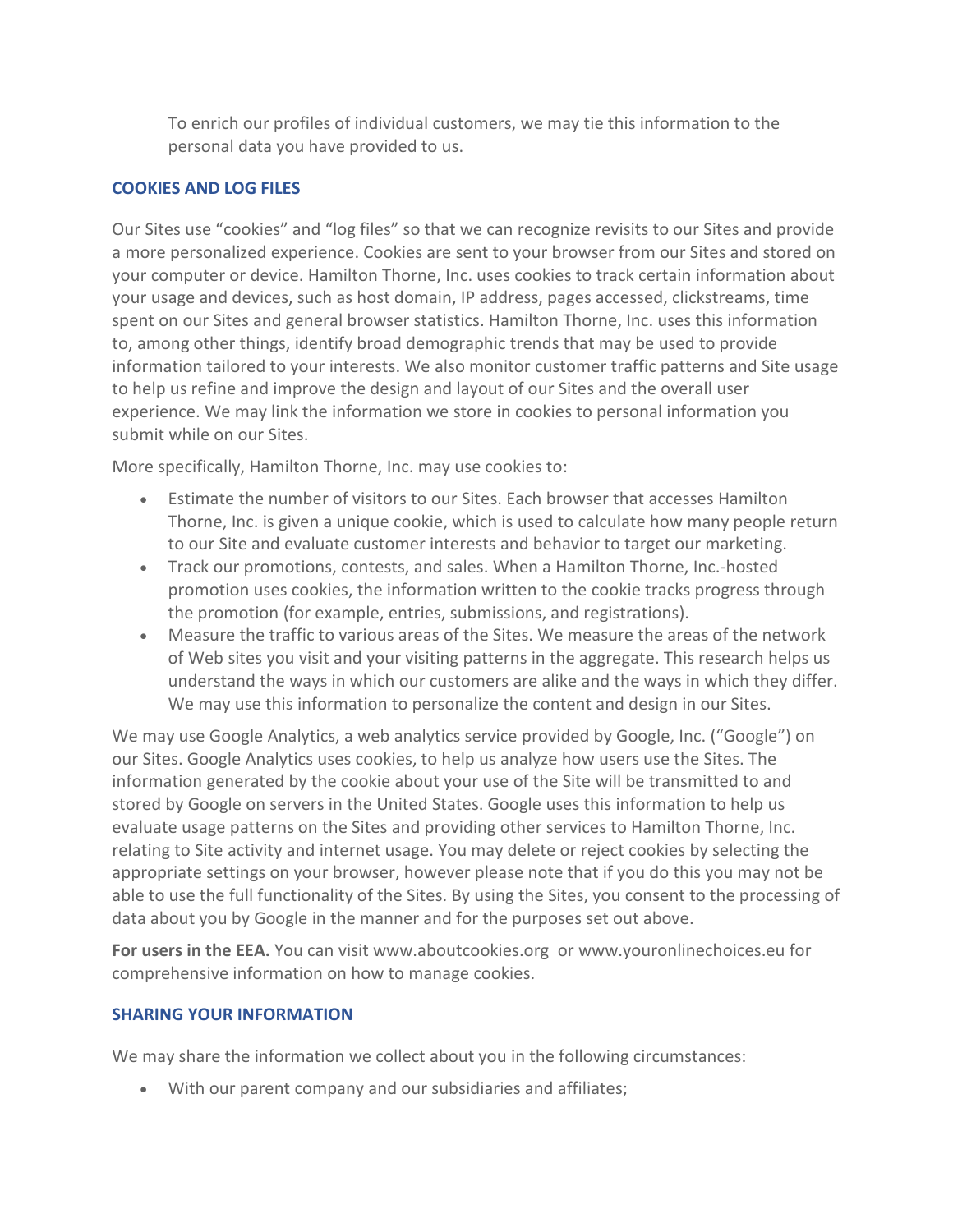- With third parties or agents who perform services on our behalf or help us in the delivery of our own products and services to you (i.e., emailing or direct mail services, marketing services, Web analytics);
- With third parties who may contact you about their products or services (where you have opted in to receive such marketing information);
- We may disclose the information described above when required by law or regulation or in the good faith belief that such action is necessary in order to conform to the edicts of the law, comply with legal mandates, to prevent a crime or protect national security, to enforce our policies or agreements or terms and conditions, or to protect the rights, property, or personal safety of Hamilton Thorne, Inc., its employees, users and the public. Because Hamilton Thorne, Inc. is a US company and information collected on our Sites is stored in whole or in part in the United States, your information may become subject to U.S. law;
- We may disclose and transfer your information to a third party who acquires any or all of Hamilton Thorne, Inc., whether such acquisition is by way of merger, consolidation or purchase of all or a substantial portion of our assets. In addition, in the event Hamilton Thorne, Inc. becomes the subject of an insolvency proceeding, whether voluntary or involuntary, Hamilton Thorne, Inc. or its liquidator, administrator, receiver or administrative receiver may sell, license or otherwise dispose of such information in a transaction approved by the court; or
- When you otherwise consent.

Hamilton Thorne, Inc. is responsible for the treatment processing of personal data it receives directly under the Privacy Shield Framework, and remains liable for the treatment and processing of that data in the event of subsequent transfers of that data to a third party acting as an agent on its behalf. Hamilton Thorne, Inc. complies with the Privacy Shield Principles and all applicable data protection laws, for all onward transfers of personal data from the EU or Switzerland, including the onward transfer liability provisions.

# **HAMILTON THORNE, INC. COMMUNITY PORTAL/DISTRIBUTOR/CUSTOMER WEBSITE**

The Community Portal is a knowledge community for Hamilton Thorne, Inc. customers. The broad membership represents both technical and business users across all industries, from various size organizations, and from regions around the globe. The Community Portal provides existing clients with an interactive community to facilitate the exchange of ideas and user experiences, discuss common goals and objectives for Hamilton Thorne, Inc.' Product Suite enhancements, promote best practices, and share information.

We collect and store the information you provide to us when you register on the Community Portal, and use such information to create an account, and to create a profile for you based on information that you have provided to us. Hamilton Thorne, Inc.'s policy is to not share such account or profile information with third parties, unless otherwise provided herein.

Information you post in public areas of the Community Portal visible to other members may be accessed, used, and stored by members, including other members in countries that might not have legislation that guarantees adequate protection of personal information as defined by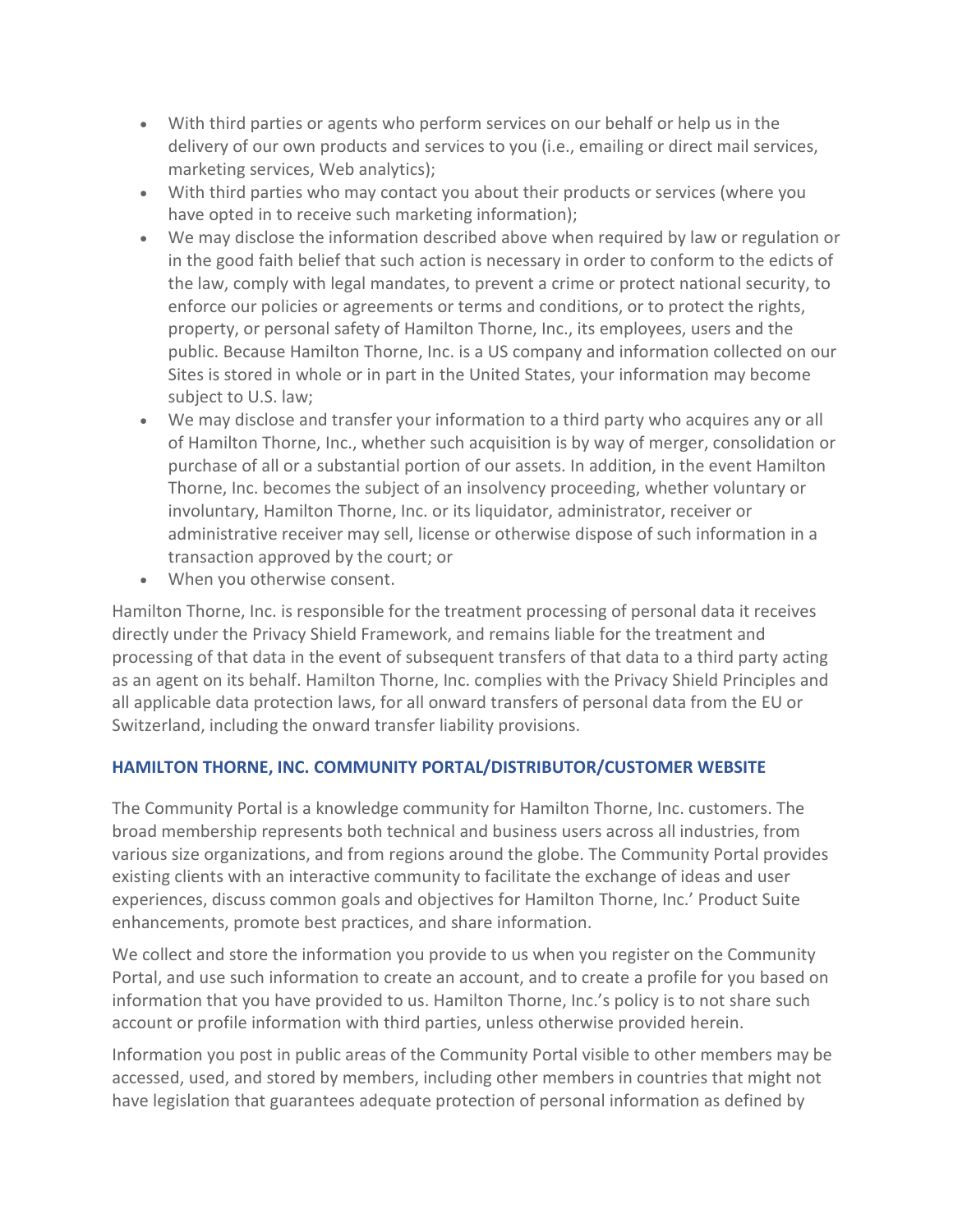your country of residence. If you provide information in the areas of Community Portal visible to other members, other members may use your personal data to contact you for networking or other purposes. Hamilton Thorne, Inc. does not control these third parties and we are not responsible for their use of information you post or otherwise make publicly available in the Community Portal. Accordingly, we recommend that you not provide personal data on these public areas of the Community Portal, particularly sensitive personal data.

You may have access to, review, update your account Community Portal profile information at any time. Simply log into your account, go to your profile, and make the necessary changes. Before providing you with a copy of your personal information or updating such information, we reserve the right to verify and authenticate your identity and the personal information to which you have requested access. Access to reviewing and updating your personal information may be denied or limited by Hamilton Thorne, Inc. if it would violate another person's rights and/or as otherwise permitted by applicable law. We will use commercially reasonable efforts to respond to information access requests within 30 days of receipt. If we require additional time to provide access to your information, we will acknowledge receipt of your request within 30 days and supplement our response within the time period required by applicable law. If you are based within the EEA, you may have additional rights, as set out below (see Your Rights (EEA Only)).

If you wish to delete or close your account or account profile information altogether, please email Hamilton Thorne, Inc. at info@hamiltonthorne.com to contact us. An email will be sent to you to confirm that your personal data has been deleted (save for an archival copy which is not accessible by you or third parties on the Internet). The archival copy is retained only for as long as Hamilton Thorne, Inc. reasonably considers necessary for audit or other legitimate purposes. We will also retain logs, demographic, indirect, and statistical information that may relate to you but do not identify you personally. If your personal data was previously accessed by others using our Sites, we are not able to delete the information or copies thereof from their systems.

If you do not log into your account for a significant period of time, it will expire and be scheduled for deactivation. Our current expiration and deactivation period is 12 months; we may extend or reduce this period. Deactivation of expired accounts occurs on a periodic basis and includes the deactivation of all applicable account data including contact information.

If you previously opted to receive newsletters, commercial e-mails or other communications from Hamilton Thorne, Inc. or third parties, but subsequently change your mind, you may optout by editing your account profile as described above. If you previously opted not to receive such communications, you may later opt-in by editing your account profile.

# **YOUR CHOICES**

From time to time we send our visitors e-mail messages with announcements, enhancements, maintenance information and general updates. If you no longer wish to receive these promotional communications, you may opt-out of receiving them by following the instructions included in each communication or you may contact us at [info@hamiltonthorne.com.](mailto:info@hamiltonthorne.com) You may also request access to personal data about you that Hamilton Thorne, Inc. holds and you may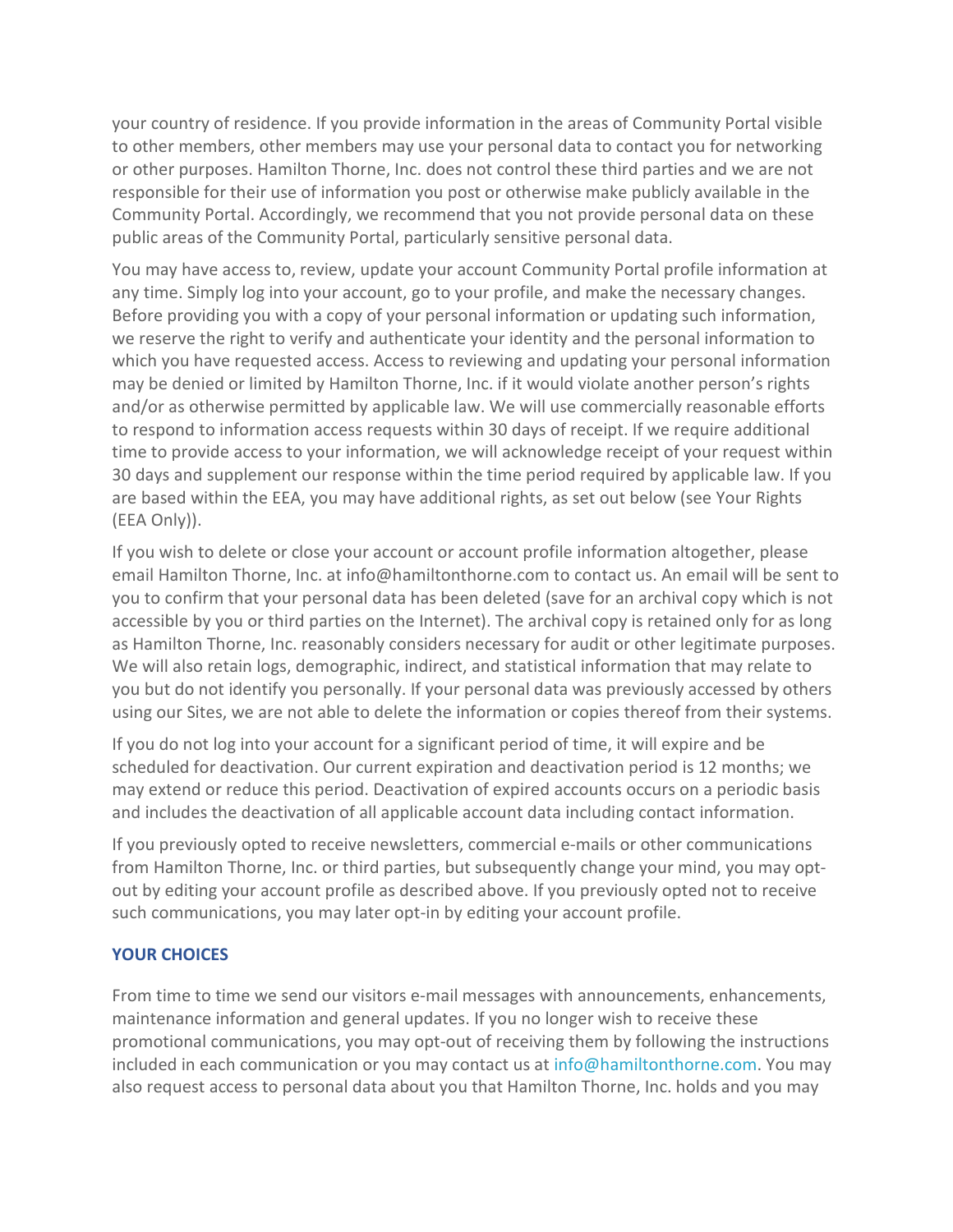have the opportunity to request a correction or amendment to your personal data. If you are based within the EEA, you may have additional rights, as set out below (see *Your Rights (EEA Only)*).

To make changes, deactivate, or to delete your Community Portal profile, please see the Section "Hamilton Thorne, Inc. Community Portal" above.

# **YOUR RIGHTS (EEA ONLY)**

If you are located in the EEA, you have a number of rights in relation to how we process your personal data. These include:

- the right access the personal data that we may hold about you;
- the right to rectify any inaccurate personal data that we may hold about you;
- the right to have your personal data erased in certain circumstances, for example, where it is no longer necessary for us to process your personal data to fulfil our processing purposes; where you object to your data being processed on certain grounds (for example, for marketing purposes) or where your personal data is being unlawfully processed;
- the right to object to our processing of your personal data where we are relying on a legitimate interest and your interests override those interests;
- the right to restrict the processing of your personal data under limited circumstances; and
- the right to have your data ported to a new service provider if you no longer wish to use the Sites or our services.

Should you wish to exercise any of these rights, please contact us at [info@hamiltonthorne.com.](mailto:info@hamiltonthorne.com)

# **WHAT WE MAY NEED FROM YOU.**

We may need to request specific information from you to help us confirm your identity and ensure your right to access your personal data (or to exercise any of your other rights). This is a security measure to safeguard against your personal data being disclosed to any person who has no right to receive it. We may also contact you to ask you for further information in relation to your request.

The Site may, from time to time, contain links to and from the websites of our partner networks, advertisers and affiliates. If you follow a link to any of these websites, please note that these websites have their own privacy policies and that we do not accept any responsibility or liability for these policies. Please check these policies before you submit any personal data to these third party sites.

# **RETENTION**

We will only retain your personal data for as long as necessary to fulfil the purposes we collected it for, including for the purposes of satisfying any legal, accounting, or reporting requirements.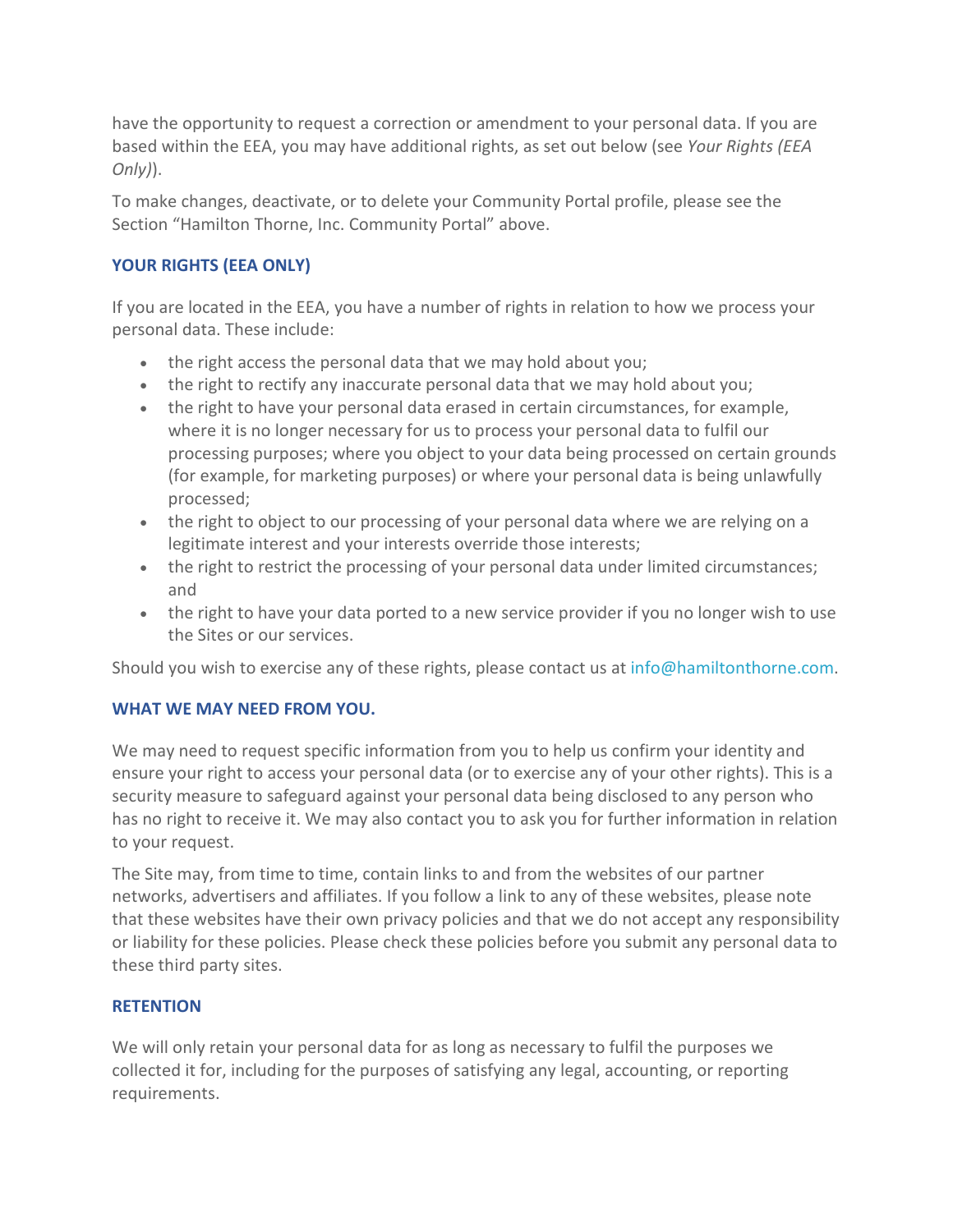To determine the appropriate retention period for personal data, we consider the amount, nature, and sensitivity of the personal data, the potential risk of harm from unauthorized use or disclosure of your personal data, the purposes for which we process your personal data and whether we can achieve those purposes through other means, and the applicable legal requirements.

For further information on retention periods, please contact us using the details provided at the end of this Policy.

# **SECURITY**

Hamilton Thorne, Inc. has implemented appropriate technical and organizational measures to protect your information collected through the Sites, both during transmission and once we receive it. In addition, we limit access to your personal data to those employees, agents, contractors and other third parties who have a business need to know the same. They will only process your personal data on our instructions and they are subject to a duty of confidentiality. No method of transmission over the Internet, or method of electronic storage, is 100% secure, however, and we cannot guarantee its absolute security. In the event a data security incident does occur, Hamilton Thorne, Inc. has adopted a Data Security Incident Response Policy.

You are responsible for ensuring that your log-in credentials (your username and password) to the Community Portal are kept confidential.

If you have any questions about security on our Site or our Data Security Incident Response Policy, you can email us at [info@hamiltonthorne.com.](mailto:info@hamiltonthorne.com)

# **YOUR CALIFORNIA RIGHTS**

A California resident who has provided personal information to a business with whom he/she has established a business relationship for personal, family, or household purposes ("California customer") is entitled to request information about whether the business has disclosed personal information to any third parties for the third parties' direct marketing purposes. In general, if the business has made such a disclosure of personal information, upon receipt of a request by a California customer, the business is required to provide a list of all third parties to whom personal information was disclosed in the preceding calendar year, as well as a list of the categories of personal information that were disclosed.

However, under the law, a business is not required to provide the above-described lists if the business adopts and discloses to the public (in its privacy policy) a policy of not disclosing customer's personal information to third parties for their direct marketing purposes unless the customer first affirmatively agrees to the disclosure, as long as the business maintains and discloses this policy. Rather, the business may comply with the law by notifying the customer of his or her right to prevent disclosure of personal information and providing a cost free means to exercise that right.

Hamilton Thorne, Inc. does not share, sell, trade, or rent your personal information to third parties for their direct marketing purposes unless you affirmatively agree to such disclosure.